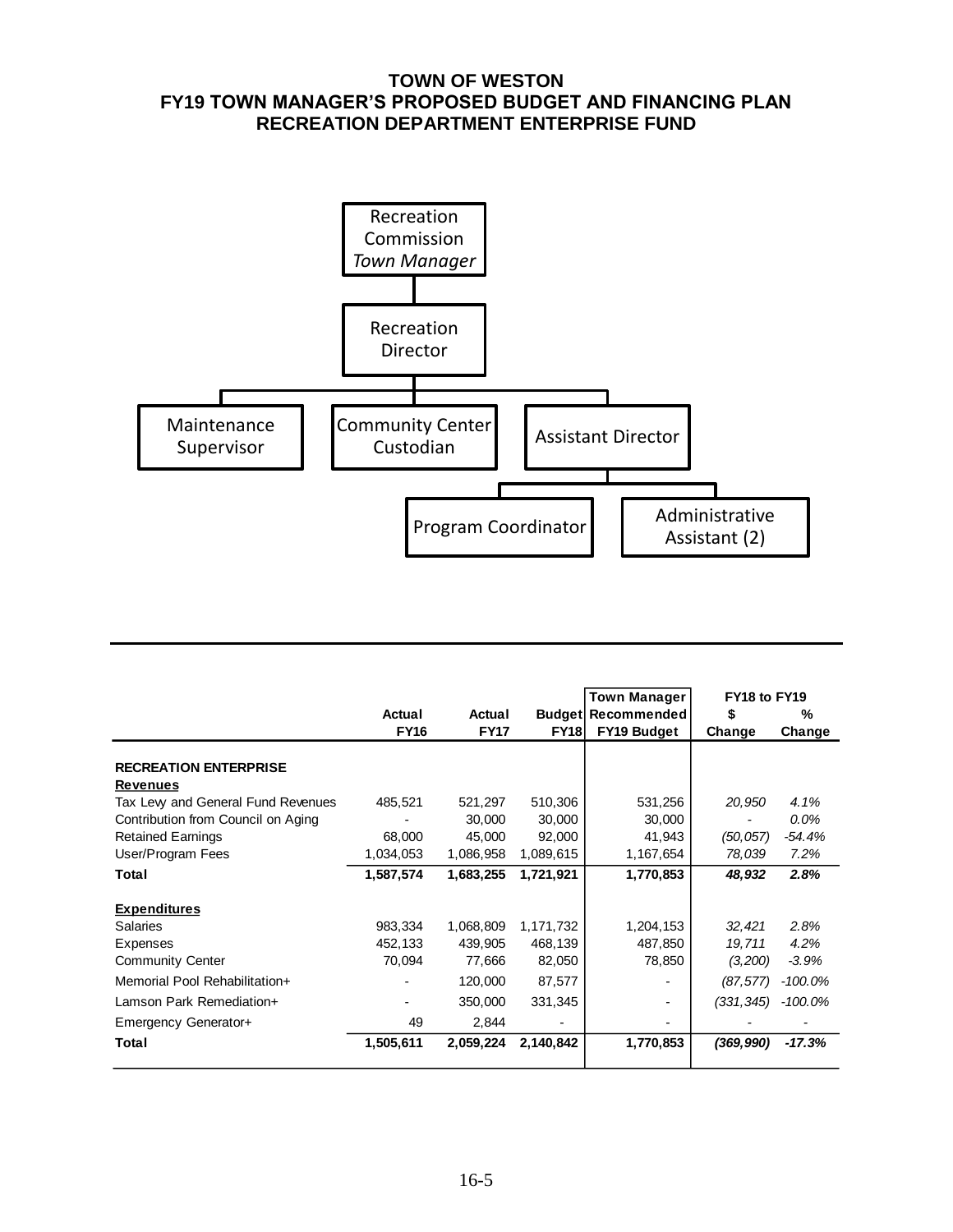### **CULTURAL AND LEISURE: Recreation Department – Enterprise Fund**

#### **Description of Services**

The Recreation Department offers a comprehensive and varied program of public recreation activities, services and resources to Town and area residents. Nearly 500 programs are offered over the course of the year serving over 7,500 participants. Nearly all programs are offered on a fee basis. The Recreation Department is budgeted in an Enterprise Fund. This permits the Town to better track the revenues and expenditures of this department and provide the Recreation Commission with more flexibility in adding or changing program offerings. The Town's General Fund, however, continues to fund approximately 30% of the total budget. The Recreation Department offers the following programs and services:

- Soccer and baseball field maintenance Summer Band Series
- 
- Weston Junior Broadway  **Adult programs**
- 
- 
- 
- 
- 
- Cooperative programs with community groups Weston Skating Club co-sponsor
- 
- 
- 
- Preschool programs After school programs
	-
- Adult sports **and a set of the Playground at Lamson Park**  $\overline{\phantom{a}}$
- Summer camps  $\overline{\phantom{a}}$  Annual Egg Hunt on Town Green
- Memorial Pool  **Water Exercise Classes**
- Swim lessons  **Red Waves swim team**
- Weekend gym and swim programs 15 tennis courts/three basketball courts
	-
- Half-day school day programming Community Center maintenance and rental
- Special events  $\overline{\phantom{a}}$  Joint field scheduling with School Dept.

- Maintenance of one outdoor ice rink and Collage Pond skating area

#### **FY19 Departmental Goals**

- 1. Continue to develop or support Recreational opportunities to meet the needs of all Weston residents.
- 2. Continue work with Recreation Master Plan Steering Committee and Field and Grounds Coordinator to improve maintenance efforts on all Town Fields and courts.
- 3. Keep current on trends and technologies that will assist in providing appropriate recreational programs and services to the residents of Weston.

| Staffing Levels (not including seasonal staff) | <b>FY16</b><br><b>Funded</b> | <b>FY17</b><br><b>Funded</b> | <b>FY18</b><br><b>Funded</b> | <b>FY19</b><br>Requested |
|------------------------------------------------|------------------------------|------------------------------|------------------------------|--------------------------|
| <b>Recreation Director</b>                     |                              |                              |                              |                          |
| <b>Assistant Director</b>                      |                              |                              |                              |                          |
| <b>Program Coordinator</b>                     |                              |                              |                              |                          |
| Maintenance Supervisor                         |                              |                              |                              |                          |
| Administrative Assistant                       |                              |                              |                              |                          |
| Custodian                                      |                              |                              |                              |                          |
| <b>Total FTE</b>                               |                              |                              |                              |                          |

#### **Budget Recommendations**

Level Services: Programs, services and operations are regularly evaluated to increase revenue generating efforts while decreasing expenses where possible, yet remaining an affordable, community building program. The Community Center also houses the Council on Aging, programs of which have expanded in recent years. \$30,000 is again included in the COA budget to cover a portion of the cost of operating and maintaining the Community Center. This is an additional General Fund revenue source for the Recreation Enterprise Fund. Funds are included in the Information Technology budget to upgrade the software used by the Recreation Department.

New Requests Recommended by Town Manager: None requested

New Requests Not Recommended by Town Manager: None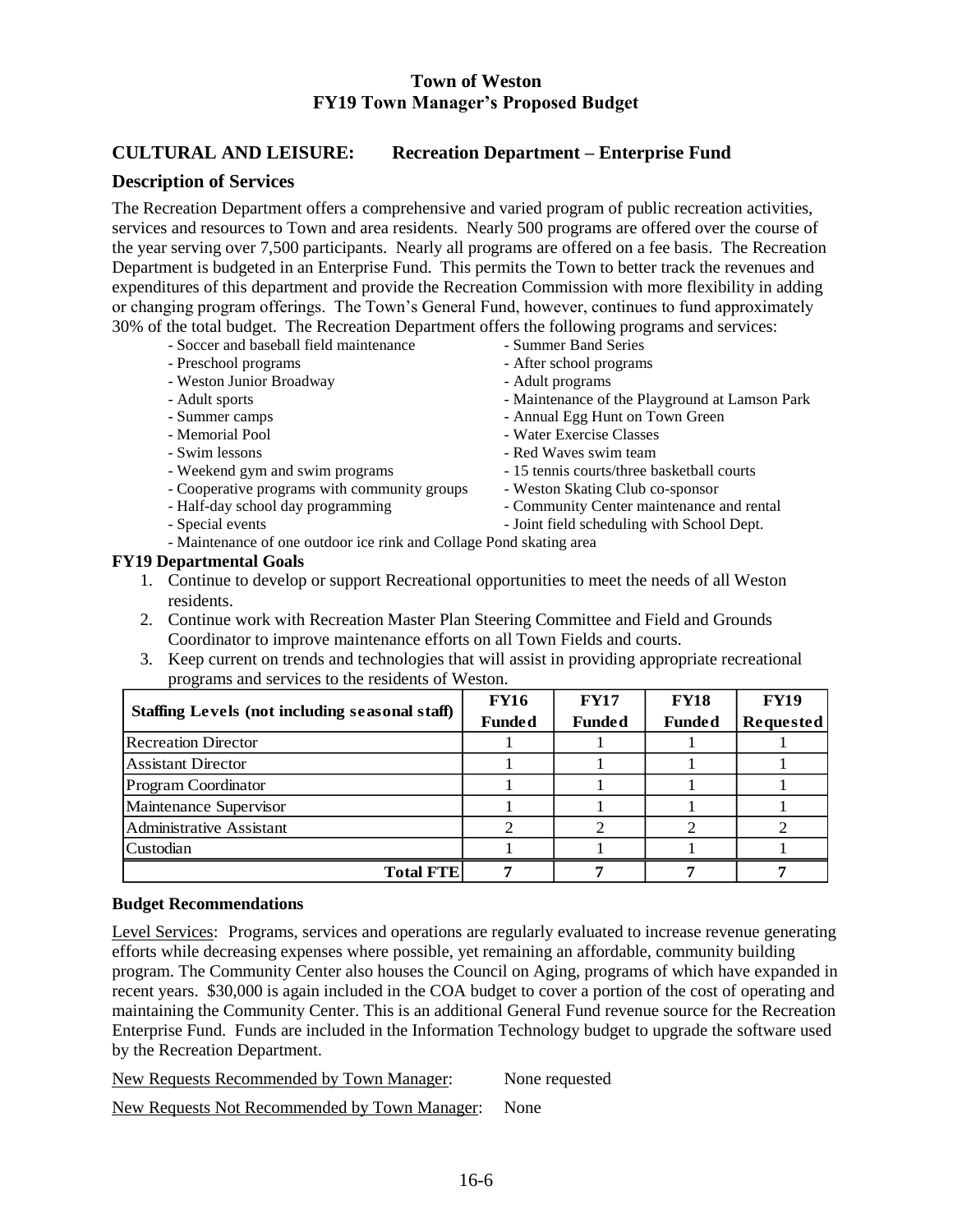# **Town of Weston**

# **FY19 Town Manager's Proposed Budget**

|                                                         |                |                |                |                |                 | TOWN MGR'S RECOMMENDATION |                          |                | FY18 to FY19 |                   |
|---------------------------------------------------------|----------------|----------------|----------------|----------------|-----------------|---------------------------|--------------------------|----------------|--------------|-------------------|
|                                                         | <b>ACTUAL</b>  | <b>BUDGET</b>  | <b>ACTUAL</b>  | <b>BUDGET</b>  | <b>DEPT REQ</b> | LEVEL<br><b>NEW</b>       |                          |                | \$           | %                 |
| <b>RECREATION</b>                                       | <b>FY16</b>    | <b>FY17</b>    | <b>FY17</b>    | <b>FY18</b>    | <b>FY19</b>     |                           | SERVICE REQUESTS         | <b>TOTAL</b>   | Change       | Change            |
|                                                         |                |                |                |                |                 |                           |                          |                |              |                   |
| Administration                                          |                |                |                |                |                 |                           |                          |                |              |                   |
| Computer Hardware Maintenance                           | 1,195          | 700            | 241            | 1,000          | 1,000           | 1,000                     |                          | 1,000          |              | 0.0%              |
| Computer Software Maintenance                           | 3,127          | 5,000          | 3,038          | 4,500          | 10,000          | 10,000                    |                          | 10,000         | 5.500        | 122.2%            |
| <b>Bank Service/Credit Card Fees</b>                    | 37,163         | 24,000         | 27,426         | 24,000         | 32,000          | 32,000                    |                          | 32,000         | 8,000        | 33.3%             |
| Printing & Advertising                                  | 16             |                | 188            |                | 200             | 200                       |                          | 200            | 200          |                   |
| <b>Education &amp; Training</b>                         | 319            | 200            | 470            | 400            | 5,000           | 5,000                     |                          | 5,000          | 4,600        | 1150.0%           |
| Postage                                                 | 748            | 1,500          | 1,856          | 1,000          | 1,000           | 1,000                     |                          | 1,000          |              | 0.0%              |
| Communications                                          | 2,944          | 4,200          | 4,136          | 4,200          | 4,200           | 4,200                     |                          | 4,200          | ÷            | 0.0%              |
| Stationery                                              | 405            |                |                |                | 100             | 100                       |                          | 100            | 100          |                   |
| Photocopying                                            | 1,036          | 1,500          | 1,556          | 1,500          | 1,500           | 1,500                     |                          | 1,500          |              | 0.0%              |
| <b>Office Supplies</b>                                  | 6,358          | 5,000          | 5,052          | 5,500          | 5,500           | 5,500                     |                          | 5,500          |              | 0.0%              |
| <b>First Aid</b>                                        | 375            | 1,000          | 358            | 500            | 500             | 500                       |                          | 500            |              | 0.0%              |
| In-State Travel                                         | 2,006          | 1,000          | 1,739          | 1,000          | 1,000           | 1,000                     |                          | 1,000          |              | 0.0%              |
| Out-of-State Travel<br>Dues                             | 930<br>1,128   | 1,500<br>500   | 1,462          | 1,500          | 1,500           | 1,500                     |                          | 1,500          | 500          | 0.0%<br>50.0%     |
|                                                         |                |                | 1,219          | 1,000          | 1,500           | 1,500                     |                          | 1,500          |              |                   |
| Conference<br>All Other Expense                         | 4,434<br>5,429 | 3,000<br>2,000 | 1,837<br>1,280 | 3,000<br>1,000 | 2,500<br>1,500  | 2,500<br>1,500            |                          | 2,500<br>1,500 | (500)<br>500 | $-16.7%$<br>50.0% |
|                                                         | 67,613         | 51,100         | 51,859         | 50,100         | 69,000          | 69,000                    | ł,                       | 69,000         | 18,900       | 37.7%             |
| <b>Administrative - Personnel</b>                       |                |                |                |                |                 |                           |                          |                |              |                   |
| Regular Compensation                                    | 195,428        | 161,666        | 201,511        | 158,523        | 162,763         | 162,763                   |                          | 162,763        | 4,240        | 2.7%              |
| Overtime                                                |                | 1,000          |                | 1,000          | 5,331           | 5,331                     |                          | 5,331          | 4,331        | 433.1%            |
| Temporary Compensation                                  | 168            | 400            |                | 400            | 1,600           | 1,600                     |                          | 1,600          | 1,200        | 300.0%            |
| <b>Estimated COLA</b>                                   |                | 7,271          |                | 9,912          | 10,200          | 10,200                    |                          | 10,200         | 288          | 2.9%              |
|                                                         | 195,596        | 170,337        | 201,511        | 169,835        | 179,894         | 179,894                   | ÷                        | 179,894        | 10,059       | 5.9%              |
|                                                         |                |                |                |                |                 |                           |                          |                |              |                   |
| sub-total Administration                                | 263,209        | 221,437        | 253,370        | 219,935        | 248,894         | 248,894                   | ä,                       | 248,894        | 28,959       | 13.2%             |
|                                                         |                |                |                |                |                 |                           |                          |                |              |                   |
| <b>Adult Programs</b>                                   |                |                |                |                |                 |                           |                          |                |              |                   |
| Contract Services/Labor                                 | 6,893          | 2,000          | 8,653          | 6,000          | 6,000           | 6,000                     |                          | 6,000          |              | 0.0%              |
| Program Supplies                                        | 7,137          | 4,200          | 2,739          | 4,200          | 4,200           | 4,200                     |                          | 4,200          | Ĭ.           | 0.0%              |
| All Other Expense                                       | 497<br>14,526  | 200            | 1,017          | 500<br>10,700  | 500<br>10,700   | 500                       | ÷,                       | 500            | ٠            | 0.0%              |
| <b>Adult Programs-Personnel</b>                         |                | 6,400          | 12,409         |                |                 | 10,700                    |                          | 10,700         |              | 0.0%              |
| Regular Compensation                                    | 11,504         | 15,164         | 11,792         | 15,664         | 15,946          | 15,946                    |                          | 15,946         | 282          | 1.8%              |
| Temporary Compensation                                  | 44,049         | 52,000         | 32,615         | 52,000         | 48,000          | 48,000                    |                          | 48,000         | (4,000)      | $-7.7%$           |
|                                                         | 55,554         | 67,164         | 44,407         | 67,664         | 63,946          | 63,946                    | $\blacksquare$           | 63,946         | (3, 718)     | $-5.5%$           |
|                                                         |                |                |                |                |                 |                           |                          |                |              |                   |
| sub-total Adult Programs                                | 70,079         | 73,564         | 56,816         | 78,364         | 74,646          | 74,646                    | ×,                       | 74,646         | (3, 718)     | -4.7%             |
|                                                         |                |                |                |                |                 |                           |                          |                |              |                   |
| <b>Youth Programs</b>                                   |                |                |                |                |                 |                           |                          |                |              |                   |
| <b>Contract Services</b>                                | 116,102        | 116,000        | 109,492        | 116,000        | 120,000         | 120,000                   |                          | 120,000        | 4,000        | 3.4%              |
| Program Supplies                                        | 14,116         | 22,000         | 9,433          | 18,000         | 15,000          | 15,000                    |                          | 15,000         | (3,000)      | $-16.7%$          |
| All Other Expense                                       | 219            | 1,500          | 1,053          | 1,000          | 1,200           | 1,200                     |                          | 1,200          | 200          | 20.0%             |
|                                                         | 130,437        | 139,500        | 119,977        | 135,000        | 136,200         | 136,200                   | $\overline{\phantom{a}}$ | 136,200        | 1,200        | 0.9%              |
| <b>Youth Programs-Personnel</b><br>Regular Compensation | 25,839         | 65,287         | 26,065         | 66,817         | 68,431          | 68,431                    | ÷,                       | 68,431         | 1,614        | 2.4%              |
| Temporary Compensation                                  | 224,116        | 265,000        | 273,876        | 255,000        | 260,000         | 260,000                   |                          | 260,000        | 5,000        | 2.0%              |
|                                                         | 249,955        | 330,287        | 299,941        | 321,817        | 328,431         | 328,431                   | $\blacksquare$           | 328,431        | 6,614        | 2.1%              |
|                                                         |                |                |                |                |                 |                           |                          |                |              |                   |
| sub-total Youth Programs                                | 380,391        | 469,787        | 419,918        | 456,817        | 464,631         | 464,631                   | ÷,                       | 464,631        | 7,814        | 1.7%              |
|                                                         |                |                |                |                |                 |                           |                          |                |              |                   |
| <b>Concessions</b>                                      |                |                |                |                |                 |                           |                          |                |              |                   |
| Contract Services/Labor                                 | 11,838         | 9,500          | 9,636          | 10,000         | 10,000          | 10,000                    |                          | 10,000         | l,           | 0.0%              |
| Program Supplies                                        | 2,313          | 2,000          | 2,088          | 3,000          | 3,000           | 3,000                     |                          | 3,000          |              | 0.0%              |
| All Other Expense                                       |                | 200            | 921            | 200            | 200             | 200                       |                          | 200            |              | 0.0%              |
|                                                         | 14,151         | 11,700         | 12,646         | 13,200         | 13,200          | 13,200                    | ä,                       | 13,200         |              | 0.0%              |
|                                                         |                |                |                |                |                 |                           |                          |                |              |                   |
| Concessions-Personnel<br>Regular Compensation           | 1,719          | 2,573          | 1,773          | 1,807          | 1,842           | 1,842                     |                          | 1,842          | 36           | 2.0%              |
| Temporary Compensation                                  | 16,653         | 11,520         | 15,694         | 15,000         | 16,500          | 16,500                    |                          | 16,500         | 1,500        | 10.0%             |
|                                                         | 18,372         | 14,093         | 17,467         | 16,807         | 18,342          | 18,342                    | ä,                       | 18,342         | 1,536        | 9.1%              |
|                                                         |                |                |                |                |                 |                           |                          |                |              |                   |
| sub-total Concessions                                   | 32,523         | 25,793         | 30,113         | 30,007         | 31,542          | 31,542                    |                          | 31,542         | 1,536        | 5.1%              |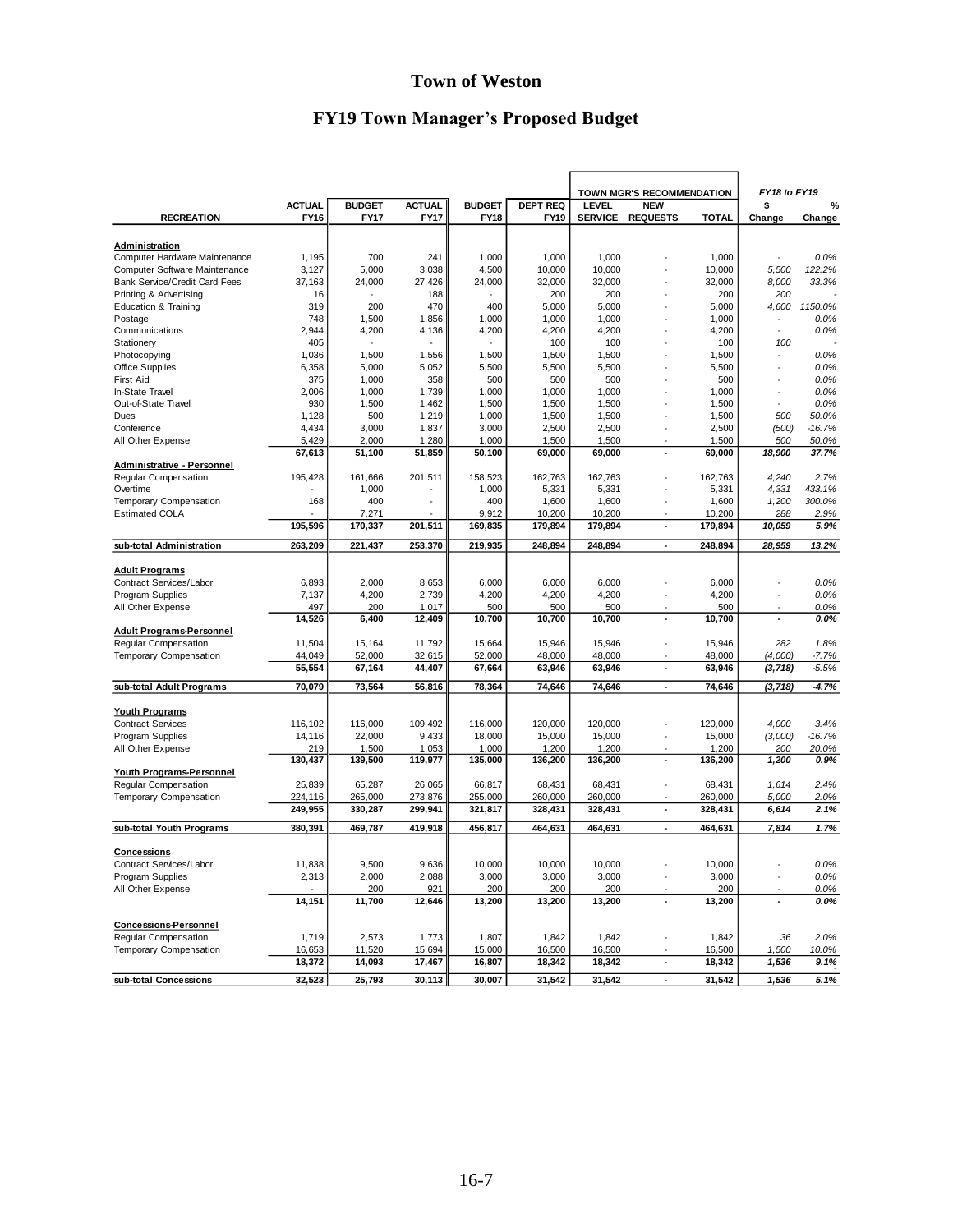|                                         |                              |                              |                              |                  |                                |                                                  |                          | FY18 to FY19     |                |              |
|-----------------------------------------|------------------------------|------------------------------|------------------------------|------------------|--------------------------------|--------------------------------------------------|--------------------------|------------------|----------------|--------------|
|                                         |                              |                              |                              | <b>BUDGET</b>    |                                | TOWN MGR'S RECOMMENDATION<br>LEVEL<br><b>NEW</b> |                          |                  |                |              |
| <b>RECREATION</b>                       | <b>ACTUAL</b><br><b>FY16</b> | <b>BUDGET</b><br><b>FY17</b> | <b>ACTUAL</b><br><b>FY17</b> | <b>FY18</b>      | <b>DEPT REQ</b><br><b>FY19</b> | <b>SERVICE</b>                                   | <b>REQUESTS</b>          | <b>TOTAL</b>     | \$<br>Change   | %<br>Change  |
|                                         |                              |                              |                              |                  |                                |                                                  |                          |                  |                |              |
| <b>Camp Outer Limits</b>                |                              |                              |                              |                  |                                |                                                  |                          |                  |                |              |
| Professional/Consulting Services        |                              |                              | 504                          |                  |                                |                                                  |                          |                  |                |              |
| <b>Recreation Uniforms</b>              | 1,630                        | 1,500                        | 1,068                        | 1,700            | 1,500                          | 1,500                                            |                          | 1,500            | (200)          | $-11.8%$     |
| Program Supplies                        | 751                          | 750                          | 1,261                        | 800              | 1,000                          | 1,000                                            |                          | 1,000            | 200            | 25.0%        |
| All Other Expense                       | 591                          | 300                          | 361                          | 300              | 300                            | 300                                              |                          | 300              |                | 0.0%         |
| <b>Field Trips Expenses</b>             | 19,570                       | 23,000                       | 25,163                       | 23,000           | 25,000                         | 25,000                                           |                          | 25,000           | 2,000          | 8.7%         |
|                                         | 22,542                       | 25,550                       | 27,852                       | 25,800           | 27,800                         | 27,800                                           |                          | 27,800           | 2,000          | 7.8%         |
| <b>Camp Outer Limits-Personnel</b>      |                              |                              |                              |                  |                                |                                                  |                          |                  |                |              |
| Regular Compensation                    | 1,454                        | 7,048                        | 1,463                        | 7,259            | 7,525                          | 7,525                                            |                          | 7,525            | 266            | 3.7%         |
| Temporary Compensation                  | 11,510                       | 17,760                       | 22,750                       | 22,920           | 24,020                         | 24,020                                           |                          | 24,020           | 1,100          | 4.8%         |
|                                         | 12,963                       | 24,808                       | 24,213                       | 30,179           | 31,545                         | 31,545                                           | ä,                       | 31,545           | 1,366          | 4.5%         |
| sub-total Camp Outer Limits             | 35,505                       | 50,358                       | 52,065                       | 55,979           | 59,345                         | 59,345                                           | $\overline{\phantom{a}}$ | 59,345           | 3,366          | 6.0%         |
| <b>Camp ABC</b>                         |                              |                              |                              |                  |                                |                                                  |                          |                  |                |              |
| Professional/Consulting Services        | 1,785                        | 4,600                        | 2,315                        | 4,600            | 4,000                          | 4,000                                            |                          | 4,000            | (600)          | $-13.0%$     |
| <b>Recreation Uniforms</b>              | 815                          | 1,100                        | 1,068                        | 1,000            | 1,100                          | 1,100                                            |                          | 1,100            | 100            | 10.0%        |
| Art/Program Supplies                    | 1,361                        | 1,000                        | 1,063                        | 1,600            | 1,500                          | 1,500                                            |                          | 1,500            | (100)          | $-6.3%$      |
| All Other Expense                       | 1,451                        | 150                          | 1,401                        | 1,500            | 1,500                          | 1,500                                            |                          | 1,500            |                | 0.0%         |
|                                         | 5,412                        | 6,850                        | 5,846                        | 8,700            | 8,100                          | 8,100                                            | ä,                       | 8,100            | (600)          | $-6.9%$      |
| <b>Camp ABC-Personnel</b>               |                              |                              |                              |                  |                                |                                                  |                          |                  |                |              |
| Regular Compensation                    | 1,454                        | 7,048                        | 1,463                        | 7,259            | 7,525                          | 7,525                                            |                          | 7,525            | 266            | 3.7%         |
| Temporary Compensation                  | 22,181                       | 27,306                       | 28,311                       | 31,812           | 32,492                         | 32,492                                           |                          | 32,492           | 680            | 2.1%         |
|                                         | 23,634                       | 34,354                       | 29,774                       | 39,071           | 40,017                         | 40,017                                           | ä,                       | 40,017           | 946            | 2.4%         |
| sub-total Camp ABC                      | 29,047                       | 41,204                       | 35,620                       | 47,771           | 48,117                         | 48,117                                           | $\blacksquare$           | 48,117           | 346            | 0.7%         |
|                                         |                              |                              |                              |                  |                                |                                                  |                          |                  |                |              |
| <b>Camp Adventure</b>                   |                              |                              |                              | 5.000            |                                |                                                  |                          |                  | $\overline{a}$ |              |
| Professional/Consulting Services        | 3.995<br>1,630               | 6,000<br>1,800               | 4,319                        |                  | 5,000                          | 5,000<br>1,800                                   |                          | 5,000            |                | 0.0%<br>0.0% |
| <b>Recreation Uniforms</b>              |                              |                              | 1,525                        | 1,800            | 1,800                          |                                                  |                          | 1,800            |                |              |
| Program Supplies                        | 2,715                        | 2,400                        | 4,416                        | 2,400            | 2,500                          | 2,500                                            |                          | 2,500            | 100            | 4.2%         |
| All Other Expense                       | 1,581                        | 500                          | 1,149                        | 1,500            | 1,300                          | 1,300                                            |                          | 1,300            | (200)          | $-13.3%$     |
| <b>Field Trip Expenses</b>              | 10,044                       | 10,000                       | 12,042                       | 12,000           | 12,000                         | 12,000                                           |                          | 12,000           |                | 0.0%         |
|                                         | 19,965                       | 20,700                       | 23,450                       | 22,700           | 22,600                         | 22,600                                           | ä,                       | 22,600           | (100)          | $-0.4%$      |
| <b>Camp Adventure-Personnel</b>         |                              |                              |                              |                  |                                |                                                  |                          |                  |                |              |
| Regular Compensation                    | 1,454                        | 7,048                        | 1,463                        | 7,259            | 7,525                          | 7,525                                            |                          | 7,525            | 266            | 3.7%         |
| Temporary Compensation                  | 44,306<br>45,760             | 49,380<br>56,428             | 47,389<br>48,852             | 54,380<br>61,639 | 54,380<br>61,905               | 54,380<br>61,905                                 | $\blacksquare$           | 54,380<br>61,905 | 266            | 0.0%<br>0.4% |
|                                         |                              |                              |                              |                  |                                |                                                  |                          |                  |                |              |
| sub-total Camp Adventure                | 65,725                       | 77,128                       | 72,302                       | 84,339           | 84,505                         | 84,505                                           | $\overline{\phantom{a}}$ | 84,505           | 166            | 0.2%         |
| <b>Memorial Pool/Swimming</b>           |                              |                              |                              |                  |                                |                                                  |                          |                  |                |              |
| Electricity                             | 16,159                       | 14,000                       | 12,130                       | 14,664           | 16,000                         | 16,000                                           |                          | 16,000           | 1,336          | 9.1%         |
| Water                                   | 4,152                        | 3,500                        | 5,547                        | 3,500            | 6,000                          | 6,000                                            |                          | 6,000            | 2,500          | 71.4%        |
| Repair & Maintenance                    | 46,606                       | 24,000                       | 38,082                       | 24,000           | 35,000                         | 35,000                                           |                          | 35,000           | 11,000         | 45.8%        |
| <b>Recreation Uniforms</b>              | 5,876                        | 6,500                        | 6,337                        | 6,500            | 6,500                          | 6,500                                            |                          | 6,500            |                | 0.0%         |
| <b>Cleaning Supplies</b>                | 1,954                        | 1,200                        | 1,795                        | 1,200            | 1,500                          | 1,500                                            |                          | 1,500            | 300            | 25.0%        |
| Chlorine                                | 12,307                       | 14,500                       | 11,250                       | 14,500           | 14,500                         | 14,500                                           |                          | 14,500           | $\frac{1}{2}$  | 0.0%         |
| Chemicals                               | 1,307                        | 2,500                        | 3,242                        | 2,500            | 3,000                          | 3,000                                            |                          | 3,000            | 500            | 20.0%        |
| Program Supplies                        | 4,032                        | 3,000                        | 3,437                        | 4,500            | 4,500                          | 4,500                                            | $\overline{a}$           | 4,500            |                | 0.0%         |
| All Other Expense                       | 6,402                        | 4,500                        | 13,854                       | 6,000            | 10,000                         | 10,000                                           |                          | 10,000           | 4,000          | 66.7%        |
|                                         | 98,795                       | 73,700                       | 95,674                       | 77,364           | 97,000                         | 97,000                                           | ä,                       | 97,000           | 19,636         | 25.4%        |
|                                         |                              |                              |                              |                  |                                |                                                  |                          |                  |                |              |
| <b>Memorial Pool/Swimming-Personnel</b> |                              |                              |                              |                  |                                |                                                  |                          |                  |                |              |
| <b>Regular Compensation</b>             | 20,101                       | 33,846                       | 21,691                       | 38,070           | 39,115                         | 39,115                                           |                          | 39,115           | 1,045          | 2.7%         |
| Temporary Compensation                  | 102,264                      | 120,388                      | 111,286                      | 132,350          | 132,350                        | 132,350                                          |                          | 132,350          |                | 0.0%         |
|                                         | 122,365                      | 154,234                      | 132,976                      | 170,420          | 171,465                        | 171,465                                          | ÷,                       | 171,465          | 1,045          | 0.6%         |
| sub-total Memorial Pool                 | 221,159                      | 227,934                      | 228,650                      | 247,784          | 268,465                        | 268,465                                          | ä,                       | 268,465          | 20,681         | 8.3%         |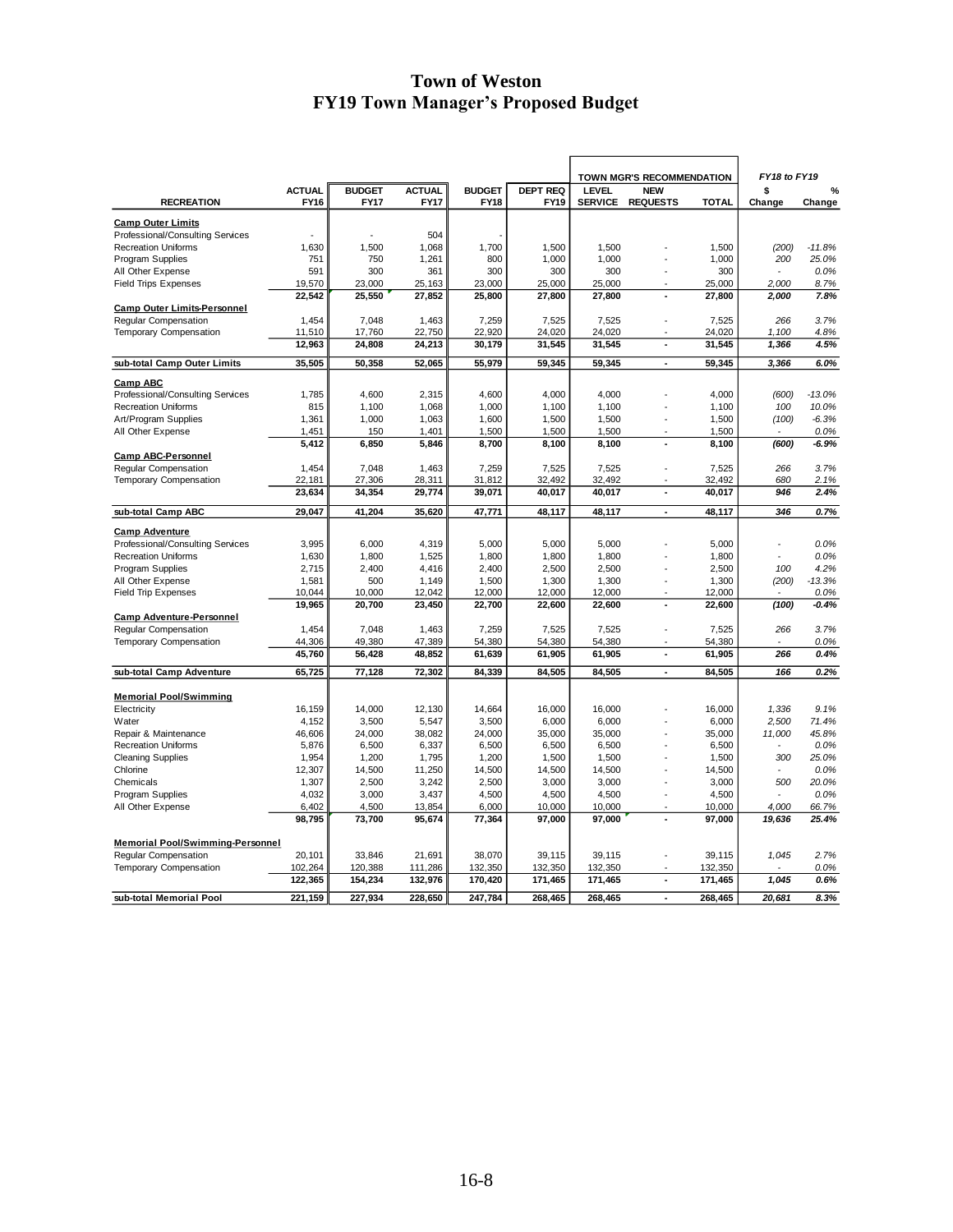|                                               |                  |                  |                  |                  |                  | TOWN MGR'S RECOMMENDATION |                          | FY18 to FY19     |                          |                |
|-----------------------------------------------|------------------|------------------|------------------|------------------|------------------|---------------------------|--------------------------|------------------|--------------------------|----------------|
|                                               | <b>ACTUAL</b>    | <b>BUDGET</b>    | <b>ACTUAL</b>    | <b>BUDGET</b>    | <b>DEPT REQ</b>  | <b>LEVEL</b>              | <b>NEW</b>               |                  | \$                       | %              |
| <b>RECREATION</b>                             | <b>FY16</b>      | <b>FY17</b>      | <b>FY17</b>      | FY18             | <b>FY19</b>      | <b>SERVICE</b>            | <b>REQUESTS</b>          | <b>TOTAL</b>     | Change                   | Change         |
| <b>Middle School Gym/Pool Programs</b>        |                  |                  |                  |                  |                  |                           |                          |                  |                          |                |
| Energy                                        | 16,629           | 12,000           | 14,774           | 15,000           | 15,000           | 15,000                    |                          | 15,000           |                          | 0.0%           |
| Non-energy - Water                            | 1,159            | 1,000            | 5,735            | 1,500            | 5,000            | 5,000                     |                          | 5,000            | 3,500                    | 233.3%         |
| Chemicals/Pool Supplies                       | 3,252            | 3,000            | 2,366            | 3,000            | 3,000            | 3,000                     |                          | 3,000            | $\overline{\phantom{a}}$ | 0.0%           |
| All Other<br>sub-total Middle School Gym/Pool | 3,624<br>24,663  | 2,500<br>18,500  | 4,206<br>27,082  | 3,000<br>22,500  | 3,500<br>26,500  | 3,500<br>26,500           | ÷,                       | 3,500<br>26,500  | 500<br>4,000             | 16.7%<br>17.8% |
|                                               |                  |                  |                  |                  |                  |                           |                          |                  |                          |                |
| Middle School Gym/Pool Personnel              |                  |                  |                  |                  |                  |                           |                          |                  |                          |                |
| Regular Compensation                          | 4,298            | 7,479            | 4,433            | 6,842            | 7,019            | 7,019                     |                          | 7,019            | 177                      | 2.6%           |
| <b>Temporary Compensation</b>                 | 19,831           | 4,680            | 17,030           | 3,780            | 4,030            | 4,030                     |                          | 4,030            | 250                      | 6.6%           |
|                                               | 24,129           | 12,159           | 21,463           | 10,622           | 11,049           | 11,049                    | $\overline{\phantom{a}}$ | 11,049           | 427                      | 4.0%           |
| sub-total Middle School Programs              | 48,792           | 30,659           | 48,545           | 33,122           | 37,549           | 37,549                    | $\blacksquare$           | 37,549           | 4,427                    | 13.4%          |
| Facilities/Fields                             |                  |                  |                  |                  |                  |                           |                          |                  |                          |                |
| Energy (Elec, Oil, Gas)                       | 87               | 3,300            | (929)            | 1,500            | 1,500            | 1,500                     |                          | 1,500            |                          | 0.0%           |
| Non-energy - Water                            | 77               | 125              | 77               | 500              | 250              | 250                       |                          | 250              | (250)                    | $-50.0%$       |
| Repair & Maintenance                          | 19,144           | 40,000           | 24,193           | 35,000           | 30,000           | 30,000                    |                          | 30,000           | (5,000)                  | $-14.3%$       |
| Repair - Vehicles & Equipment                 | 3,663            | 2,500            | 5,076            | 3,000            | 4,000            | 4,000                     |                          | 4,000            | 1,000                    | 33.3%          |
| Rent-Equipment                                | 2,978            | 2,500            | 2,849            | 2,500            | 3,000            | 3,000                     |                          | 3,000            | 500                      | 20.0%          |
| <b>Contract Services</b>                      | 95               | 3,000            | 106              | 3,000            | 3,000            | 3,000                     |                          | 3,000            | $\overline{\phantom{a}}$ | 0.0%           |
| <b>Sundry Supplies</b>                        | 813              | 1,200            | 771              | 1,200            | 1,200            | 1,200                     |                          | 1,200            |                          | 0.0%           |
| Loam                                          |                  | 250              |                  | 250              | 250              | 250                       |                          | 250              |                          | 0.0%           |
| Fertilizer/Seeds                              | 611              | 200              | 525              | 1,000            | 1,000            | 1,000                     |                          | 1,000            |                          | 0.0%           |
| Vehicle Supplies                              | 3,675            | 7,500            | 3,256            | 5,000            | 4,000            | 4,000                     |                          | 4,000            | (1,000)                  | $-20.0%$       |
| Equipment                                     |                  |                  |                  | 22,000           |                  |                           |                          |                  | (22,000)                 | $-100.0\%$     |
|                                               | 31,142           | 60,575           | 35,924           | 74,950           | 48,200           | 48,200                    | $\blacksquare$           | 48,200           | (26, 750)                | $-35.7%$       |
| Facilities/Fields Personnel                   |                  |                  |                  |                  |                  |                           |                          |                  |                          |                |
| Regular Compensation                          | 9,165            | 67,034<br>16,250 | 8,620<br>76,745  | 73,694           | 74,167           | 74,167<br>16,250          |                          | 74,167           | 473                      | 0.6%<br>0.0%   |
| Temporary Compensation                        | 70,575<br>79,741 | 83,284           | 85,365           | 16,250<br>89,944 | 16,250<br>90,417 | 90,417                    | $\overline{\phantom{a}}$ | 16,250<br>90,417 | 473                      | 0.5%           |
| sub-total Facilities/Fields                   | 110,883          | 143,859          | 121,289          | 164,894          | 138,617          | 138,617                   | ä,                       | 138,617          | (26, 277)                | $-15.9%$       |
|                                               |                  |                  |                  |                  |                  |                           |                          |                  |                          |                |
| <b>KWEST Camp</b>                             |                  |                  |                  |                  |                  |                           |                          |                  |                          |                |
| Professional/Consulting Services              |                  |                  | 196              |                  |                  |                           |                          |                  |                          |                |
| Uniforms                                      | 815              | 850              | 457              | 850              | 850              | 850                       |                          | 850              | ÷,                       | 0.0%           |
| Program Supplies                              | 464              | 350              | 545              | 350              | 350              | 350                       |                          | 350              |                          | 0.0%           |
| <b>Field Trip Expenses</b>                    | 6,113            | 9,000            | 11,284           | 9,000            | 10,000           | 10,000                    |                          | 10,000           | 1,000                    | 11.1%          |
| All Other                                     | 356              | 250              | 298              | 250              | 250              | 250                       |                          | 250              |                          | 0.0%           |
|                                               | 7,748            | 10,450           | 12,779           | 10,450           | 11,450           | 11,450                    | $\blacksquare$           | 11,450           | 1,000                    | 9.6%           |
| <b>KWEST Camp Personnel</b>                   |                  |                  |                  |                  |                  |                           |                          |                  |                          |                |
| Regular Compensation                          | 1,163            | 6,871            | 1,170            | 7,080            | 7,297            | 7,297                     |                          | 7,297            | 217                      | 3.1%           |
| <b>Temporary Compensation</b>                 | 1,163            | 11,600<br>18,471 | 1,170            | 12,840<br>19,920 | 12,840<br>20,137 | 12,840<br>20,137          | ÷,                       | 12,840<br>20,137 | 217                      | 0.0%<br>1.1%   |
| sub-total KWEST Camp                          | 8,911            | 28,921           | 13,950           | 30,370           | 31,587           | 31,587                    | $\blacksquare$           | 31,587           | 1,217                    | 4.0%           |
|                                               |                  |                  |                  |                  |                  |                           |                          |                  |                          |                |
| <b>Sports Camp</b>                            |                  |                  |                  |                  |                  |                           |                          |                  |                          |                |
| Professional & Consulting Services            | 610              | 600              | 428              | 600              | 600              | 600                       |                          | 600              |                          | 0.0%           |
| <b>Recreation Uniforms</b>                    | 815              | 850              | 1,068            | 850              | 1,000            | 1,000                     |                          | 1,000            | 150                      | 17.6%          |
| Program Supplies                              | 1,455            | 725              | 857              | 725              | 1,000            | 1,000                     |                          | 1,000            | 275                      | 37.9%          |
| <b>Field Trip Expenses</b>                    | 4,381            | 5,000            | 3,733            | 5,000            | 5,000            | 5,000                     | $\overline{a}$           | 5,000            | $\overline{\phantom{a}}$ | 0.0%           |
| All Other                                     | 967              | 200              | 939              | 1,000            | 1,000            | 1,000                     |                          | 1,000            |                          | 0.0%           |
|                                               | 8,228            | 7,375            | 7,024            | 8,175            | 8,600            | 8,600                     |                          | 8,600            | 425                      | 5.2%           |
| <b>Sports Camp Personnel</b>                  |                  |                  |                  |                  |                  |                           |                          |                  |                          |                |
| Regular Compensation                          | 1,454            | 6,871            | 1,463            | 7,080            | 7,297            | 7,297                     |                          | 7,297            | 217                      | 3.1%           |
| <b>Temporary Compensation</b>                 | 13,237<br>14,690 | 15,840<br>22,711 | 14,255<br>15,718 | 16,680<br>23,760 | 17,780<br>25,077 | 17,780<br>25,077          | ä,                       | 17,780<br>25,077 | 1,100<br>1,317           | 6.6%<br>5.5%   |
|                                               |                  |                  |                  |                  |                  |                           |                          |                  |                          |                |
| sub-total Sports Camp                         | 22,918           | 30,086           | 22,742           | 31,935           | 33,677           | 33,677                    | $\blacksquare$           | 33,677           | 1,742                    | 5.5%           |